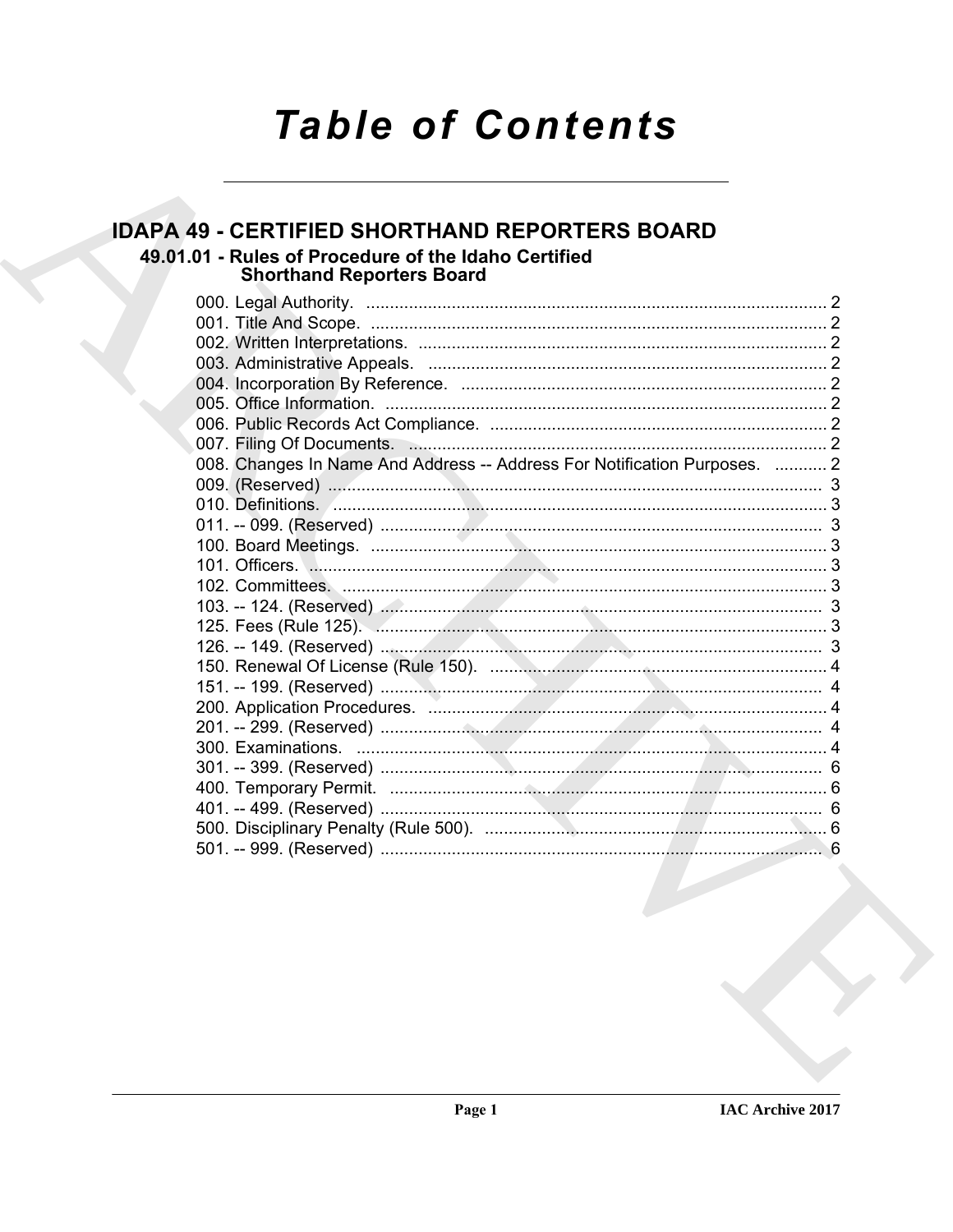#### **IDAPA 49 TITLE 01 CHAPTER 01**

#### <span id="page-1-0"></span>**IDAPA 49 - CERTIFIED SHORTHAND REPORTERS BOARD**

#### **49.01.01 - RULES OF PROCEDURE OF THE IDAHO CERTIFIED SHORTHAND REPORTERS BOARD**

#### <span id="page-1-4"></span><span id="page-1-3"></span><span id="page-1-2"></span><span id="page-1-1"></span>**000. LEGAL AUTHORITY.**

**CHAPTER 01**<br> **CHAPTER D SHORTHAND REPORTERS BOARD**<br> **CAPTER D SHORTHAND REPORTERS BOARD**<br> **CAPTER CHAPTER D SHORTHAND REPORTERS BOARD**<br> **CAPTER CHAPTER CHAPTER CHAPTER CHAPTER CHAPTER (CHAPTER CHAPTER)**<br> **CAPTER CHAPTER** These rules are adopted under the authority of Section 54-3107, Idaho Code. (5-8-09) **001. TITLE AND SCOPE.** These rules shall be cited as IDAPA 49.01.01, "Rules of Procedure of the Idaho Certified Shorthand Reporters Board." These rules establish procedures for the organization and operation of the Board. (1-1-97) Board." These rules establish procedures for the organization and operation of the Board. **002. WRITTEN INTERPRETATIONS.** Written interpretations, if any, of this chapter are available for review at the board office.  $(4-6-05)$ **003. ADMINISTRATIVE APPEALS.** Administrative appeals shall be governed by the Administrative Procedures Act, Title 67, Chapter 52, Idaho Code.  $(4-6-05)$ **004. INCORPORATION BY REFERENCE.** No documents are incorporated by reference in these rules. (4-6-05) **005. OFFICE INFORMATION.** The office of the Idaho Certified Shorthand Reporters Board is located within the Bureau of Occupational Licenses,

<span id="page-1-7"></span><span id="page-1-6"></span><span id="page-1-5"></span>700 W. State Street, Boise, Idaho 83702. The Bureau is open between the hours of 8:00 a.m. and 5:00 p.m. each day except Saturdays, Sundays and holidays. The telephone number of the office is (208) 334-3233. The fax number of the office is (208) 334-3945. The email address of the Board is  $\frac{\text{area}}{\text{ideal}}$  idaho.gov. The Board's official website is www.ibol.idaho.gov. (5-8-09) www.ibol.idaho.gov.

#### <span id="page-1-8"></span>**006. PUBLIC RECORDS ACT COMPLIANCE.**

These rules are subject to and in compliance with the Idaho Public Records Act. (4-6-05)

#### <span id="page-1-9"></span>**007. FILING OF DOCUMENTS.**

All written communications and documents that are intended to be part of an official record for decision in a rulemaking or contested case must be filed with the Executive Secretary of the Board. One (1) original is sufficient for submission to the hearing officer, with one (1) copy for the Board and one (1) copy submitted to the opposing party. Whenever documents are filed by facsimile transmission (FAX), originals shall be deposited in the mail the same day or hand delivered the following business day to the hearing officer or the Board, and opposing parties.

 $(4 - 6 - 05)$ 

#### <span id="page-1-10"></span>**008. CHANGES IN NAME AND ADDRESS -- ADDRESS FOR NOTIFICATION PURPOSES.**

**01. Change of Name**. Whenever a change of registrant name occurs, the Board must be notified of the change within fourteen (14) days. Documentation confirming the change of name must be submitted with the notification. (4-9-09) notification. (4-9-09)

**02.** Change of Address. Whenever a change of registrant mailing address occurs, the Board must be of the change within fourteen (14) days. notified of the change within fourteen  $(14)$  days.

**03. Address for Notification Purposes**. The most recent mailing address on record with the Board will be utilized for purposes of all written communication with the registrant including, but not limited to, notification of renewal and notices related to disciplinary actions. (4-6-05) of renewal and notices related to disciplinary actions. (4-6-05)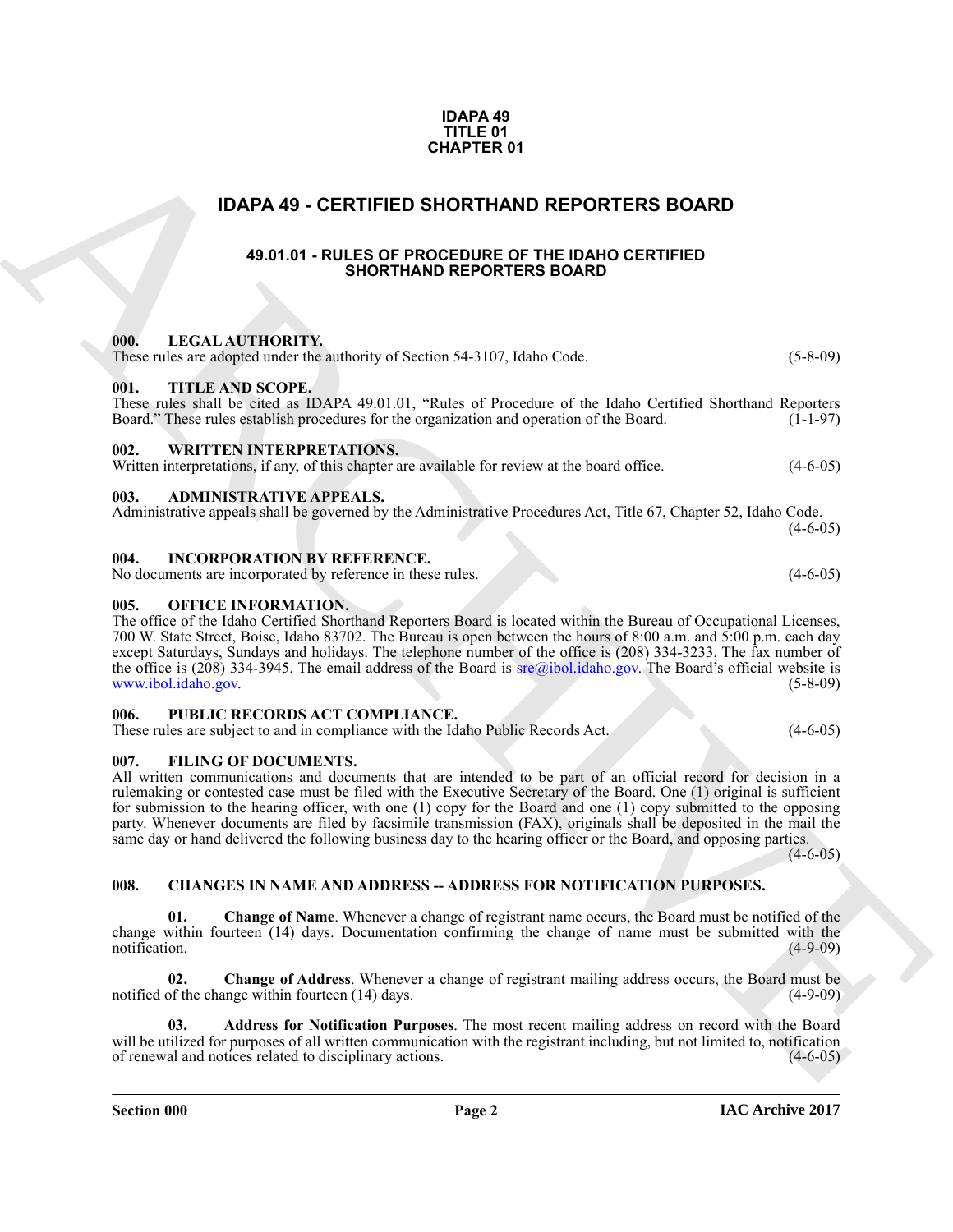#### <span id="page-2-14"></span><span id="page-2-13"></span><span id="page-2-1"></span><span id="page-2-0"></span>**009. (RESERVED)**

|                                                                                                                                                                                                                                                                                                                                                                                                                                             | <b>Certified Shorthand Reporters Board</b>                                                                                                                                                                                                                                                                                                                                        | <b>Certified Shorthand Reporters Board</b> |             |  |  |  |
|---------------------------------------------------------------------------------------------------------------------------------------------------------------------------------------------------------------------------------------------------------------------------------------------------------------------------------------------------------------------------------------------------------------------------------------------|-----------------------------------------------------------------------------------------------------------------------------------------------------------------------------------------------------------------------------------------------------------------------------------------------------------------------------------------------------------------------------------|--------------------------------------------|-------------|--|--|--|
| 009.                                                                                                                                                                                                                                                                                                                                                                                                                                        | (RESERVED)                                                                                                                                                                                                                                                                                                                                                                        |                                            |             |  |  |  |
| 010.<br>For the purpose of these rules:                                                                                                                                                                                                                                                                                                                                                                                                     | DEFINITIONS.                                                                                                                                                                                                                                                                                                                                                                      |                                            | $(7-1-93)$  |  |  |  |
| 01.                                                                                                                                                                                                                                                                                                                                                                                                                                         | Act. Title 54, Chapter 31, Idaho Code.                                                                                                                                                                                                                                                                                                                                            |                                            | $(1-1-97)$  |  |  |  |
| 02.                                                                                                                                                                                                                                                                                                                                                                                                                                         | Board. The Idaho Certified Shorthand Reporters Board.                                                                                                                                                                                                                                                                                                                             |                                            | $(7-1-93)$  |  |  |  |
| $011. - 099.$                                                                                                                                                                                                                                                                                                                                                                                                                               | (RESERVED)                                                                                                                                                                                                                                                                                                                                                                        |                                            |             |  |  |  |
| 100.                                                                                                                                                                                                                                                                                                                                                                                                                                        | <b>BOARD MEETINGS.</b><br>The Board shall meet at least once a year. In addition to this annual meeting, the chairman may call special meetings<br>from time to time when it is deemed necessary, or upon request of two $(2)$ or more members of the Board. $(4-9-09)$                                                                                                           |                                            |             |  |  |  |
| 101.<br>is not a member of the Board.                                                                                                                                                                                                                                                                                                                                                                                                       | <b>OFFICERS.</b><br>Officers elected from the Board shall be chairman, and vice-chairman. An executive secretary may be appointed who                                                                                                                                                                                                                                             |                                            | $(4-9-09)$  |  |  |  |
| 102.<br>Board may assign to them.                                                                                                                                                                                                                                                                                                                                                                                                           | <b>COMMITTEES.</b><br>Regular or special committees may be appointed by the chairman and shall present reports to the Board at the time<br>specified or at the earliest regular or special meeting of the Board. A special voluntary committee from the public,<br>which may include members of the Board, may be formed to render special services during examinations or as the |                                            | $(4-9-09)$  |  |  |  |
| 01.                                                                                                                                                                                                                                                                                                                                                                                                                                         | <b>Quorum.</b> A quorum shall be at least three (3) members of the Board legally holding office at the<br>time of meeting. The board chairman shall not vote except to break a tie.                                                                                                                                                                                               |                                            | $(4-9-09)$  |  |  |  |
| 02.<br>prescribed by the Title 54, Chapter 31, on forms adopted by the Board. Certificates shall be displayed by certified<br>shorthand reporters in their place of business. A new certificate may be issued by the Board to replace one lost,<br>destroyed, or mutilated upon receipt of a replacement fee of ten dollars (\$10). Each certificate shall bear an individual<br>number as assigned to that particular C.S.R. by the Board. | Certificates. Certificates of registration shall be issued to each certified shorthand reporter, as                                                                                                                                                                                                                                                                               |                                            | $(4-9-09)$  |  |  |  |
| $103. - 124.$                                                                                                                                                                                                                                                                                                                                                                                                                               | (RESERVED)                                                                                                                                                                                                                                                                                                                                                                        |                                            |             |  |  |  |
| 125.                                                                                                                                                                                                                                                                                                                                                                                                                                        | FEES (RULE 125).<br>Fees are established in accordance with Section 54-3110, Idaho Code as follows:                                                                                                                                                                                                                                                                               |                                            | $(4-9-09)$  |  |  |  |
| 01.                                                                                                                                                                                                                                                                                                                                                                                                                                         | Application Fee. Application Fee (Certificate/Temporary Permit) -- Fifty dollars (\$50).                                                                                                                                                                                                                                                                                          |                                            | $(4-9-09)$  |  |  |  |
| 02.                                                                                                                                                                                                                                                                                                                                                                                                                                         | <b>Examination Fee.</b> Examination-Reexamination Fee -- Fifty dollars (\$50).                                                                                                                                                                                                                                                                                                    |                                            | $(4-9-09)$  |  |  |  |
| 03.                                                                                                                                                                                                                                                                                                                                                                                                                                         | Annual Renewal Fee. Renewal Fee (Certificate/Temporary Permit) -- Seventy-Five dollars (\$75).                                                                                                                                                                                                                                                                                    |                                            | $(4-9-09)$  |  |  |  |
| 04.                                                                                                                                                                                                                                                                                                                                                                                                                                         | Reinstatement Fee. Reinstatement fee is as provided in Section 67-2614, Idaho Code.                                                                                                                                                                                                                                                                                               |                                            | $(3-24-16)$ |  |  |  |
| 05.                                                                                                                                                                                                                                                                                                                                                                                                                                         | <b>Examination Preparation Materials.</b> Examination Preparation Materials -- Twenty dollars (\$20)                                                                                                                                                                                                                                                                              |                                            | $(4-9-09)$  |  |  |  |
| 06.                                                                                                                                                                                                                                                                                                                                                                                                                                         | Refund of Fees. No refund of fees shall be made to any person who has paid such fees for<br>application, examination or reinstatement of a license.                                                                                                                                                                                                                               |                                            | $(4-9-09)$  |  |  |  |
|                                                                                                                                                                                                                                                                                                                                                                                                                                             |                                                                                                                                                                                                                                                                                                                                                                                   |                                            |             |  |  |  |

#### <span id="page-2-15"></span><span id="page-2-2"></span>**011. -- 099. (RESERVED)**

#### <span id="page-2-9"></span><span id="page-2-3"></span>**100. BOARD MEETINGS.**

#### <span id="page-2-23"></span><span id="page-2-4"></span>**101. OFFICERS.**

#### <span id="page-2-12"></span><span id="page-2-10"></span><span id="page-2-5"></span>**102. COMMITTEES.**

#### <span id="page-2-11"></span><span id="page-2-6"></span>**103. -- 124. (RESERVED)**

#### <span id="page-2-16"></span><span id="page-2-7"></span>**125. FEES (RULE 125).**

- <span id="page-2-18"></span>**01. Application Fee**. Application Fee (Certificate/Temporary Permit) -- Fifty dollars (\$50). (4-9-09)
- <span id="page-2-19"></span>**02. Examination Fee**. Examination-Reexamination Fee -- Fifty dollars (\$50). (4-9-09)
- <span id="page-2-17"></span>**03.** Annual Renewal Fee. Renewal Fee (Certificate/Temporary Permit) -- Seventy-Five dollars (\$75).  $(4-9-09)$
- <span id="page-2-22"></span>**04. Reinstatement Fee**. Reinstatement fee is as provided in Section 67-2614, Idaho Code. (3-24-16)
- <span id="page-2-21"></span><span id="page-2-20"></span><span id="page-2-8"></span>**05. Examination Preparation Materials**. Examination Preparation Materials -- Twenty dollars (\$20)  $(4-9-09)$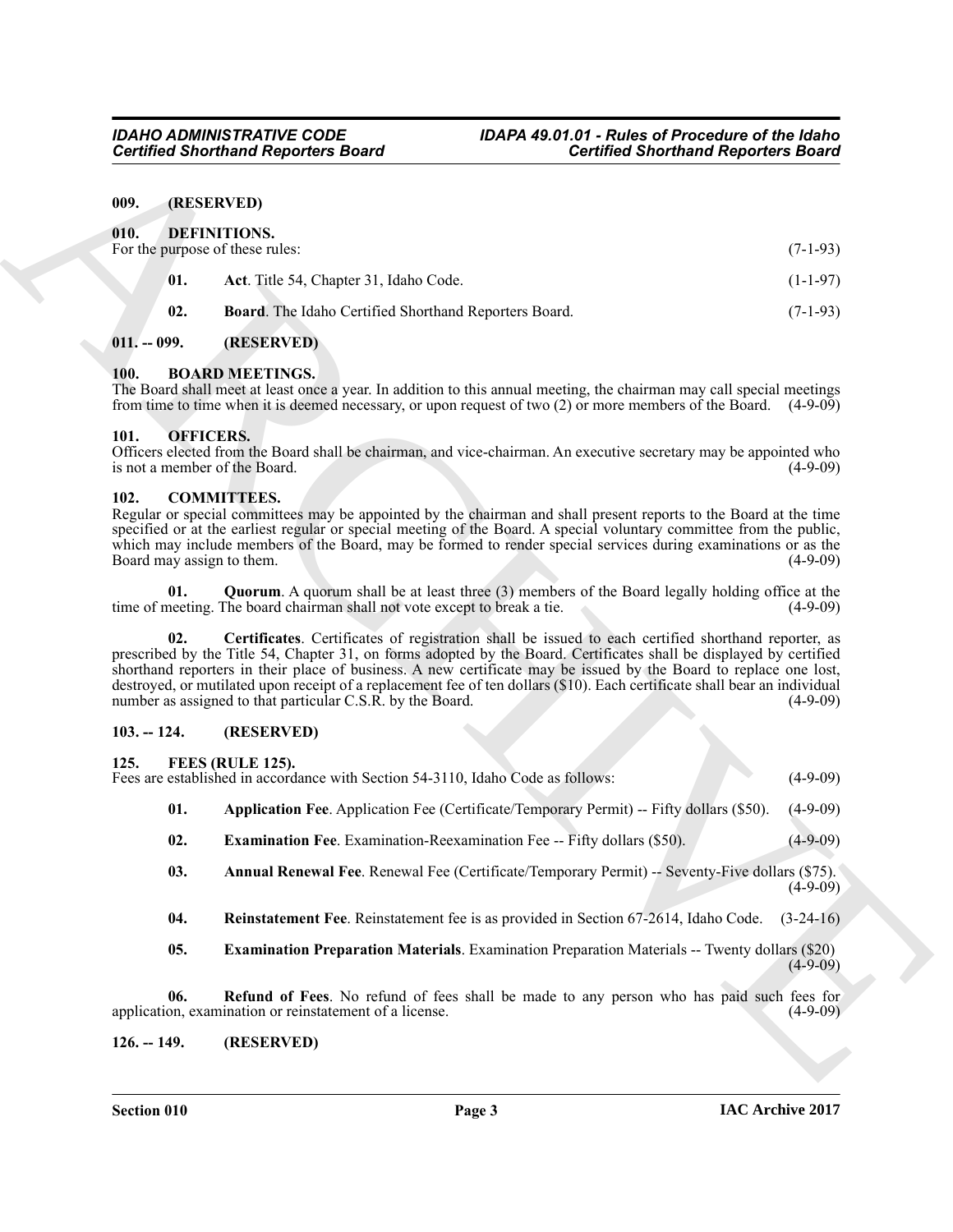#### <span id="page-3-14"></span><span id="page-3-0"></span>**150. RENEWAL OF LICENSE (RULE 150).**

<span id="page-3-15"></span>**01. Expiration Date**. All licenses expire and must be renewed annually on forms approved by the Board in accordance with Section 67-2614, Idaho Code. A license not renewed will be cancelled in accordance with Section 67-2614, Idaho Code. (4-9-09)

<span id="page-3-16"></span>**02.** Reinstatement. Any license cancelled for failure to renew may be reinstated in accordance with 57-2614. Idaho Code. (4-9-09) Section 67-2614, Idaho Code.

<span id="page-3-1"></span>**151. -- 199. (RESERVED)**

### <span id="page-3-5"></span><span id="page-3-2"></span>**200. APPLICATION PROCEDURES.**

Applications for registration shall be. (7-1-93)

<span id="page-3-10"></span><span id="page-3-7"></span><span id="page-3-6"></span>**01.** Prescribed Forms. Filed on a form or forms prescribed by the Board. (1-1-97)

**02.** Filing Location. Filed at the Boise office of the Board, accompanied by the required application (1-1-97) fee.  $(1-1-97)$ 

**03.** Filing Deadline. Received by the Board, not less than thirty (30) days prior to the date of examination. (1-1-97)  $\alpha$  examination. (1-1-97)

<span id="page-3-8"></span>**04. Incomplete Application**. An application which is not fully completed by the applicant need not be considered or acted upon by the Board and shall be returned to the applicant with a statement of the reason for return.  $(4-9-09)$ 

<span id="page-3-9"></span>**05. Lack of Activity**. Applications on file with the Board where an applicant has failed to respond to a Board request or where the applications have lacked activity for twelve (12) consecutive months shall be deemed denied and shall be terminated upon thirty (30) days written notice unless good cause is established to the Board.

 $(4-9-09)$ 

#### <span id="page-3-3"></span>**201. -- 299. (RESERVED)**

#### <span id="page-3-4"></span>**300. EXAMINATIONS.**

<span id="page-3-12"></span><span id="page-3-11"></span>

| 01. | <b>Examination Process.</b> |  |  |  | $(4 - 6 - 05)$ |
|-----|-----------------------------|--|--|--|----------------|
|     |                             |  |  |  | $-$            |

- **a.** Late applicants shall not be admitted to the examination room. (1-1-97)
- **b.** Picture identification shall be shown by all applicants before taking an examination. (4-6-05)

**c.** Examinees are forbidden to receive any unauthorized assistance during the examination. Communication between examinees or possession of unauthorized material or devices during the examination is strictly prohibited.

**d.** Only scheduled examinees, Board members, and authorized personnel shall be admitted to the (4-9-09) (4-9-09) examination room.

#### <span id="page-3-13"></span>**02. Scope of Examination**. (7-1-93)

Govinced Shorthand Region for Board<br>
19. MASEVALUS LEADS (NELLES)<br>
19. MASEVALUS LEADS (NELLES)<br>
19. MASEVALUS LEADS (NELLES)<br>
19. MASEVALUS LEADS (NELLES)<br>
19. MASE 20. MASE (NELLES)<br>
19. MASE 20. MASE 20. MASE 20. MASE **a.** The complete examining procedure for certification as a certified shorthand reporter consists of two (2) sections. The first section is the written examination covering subjects as are ordinarily given in a school of court reporting and which are common to all fields of practice. The second section is the skills portion which shall consist of the following segments and speeds. (4-11-15) of the following segments and speeds.

i. Question and Answer -- Five (5) minutes at two hundred twenty-five (225) words per minute.

 $(4-11-15)$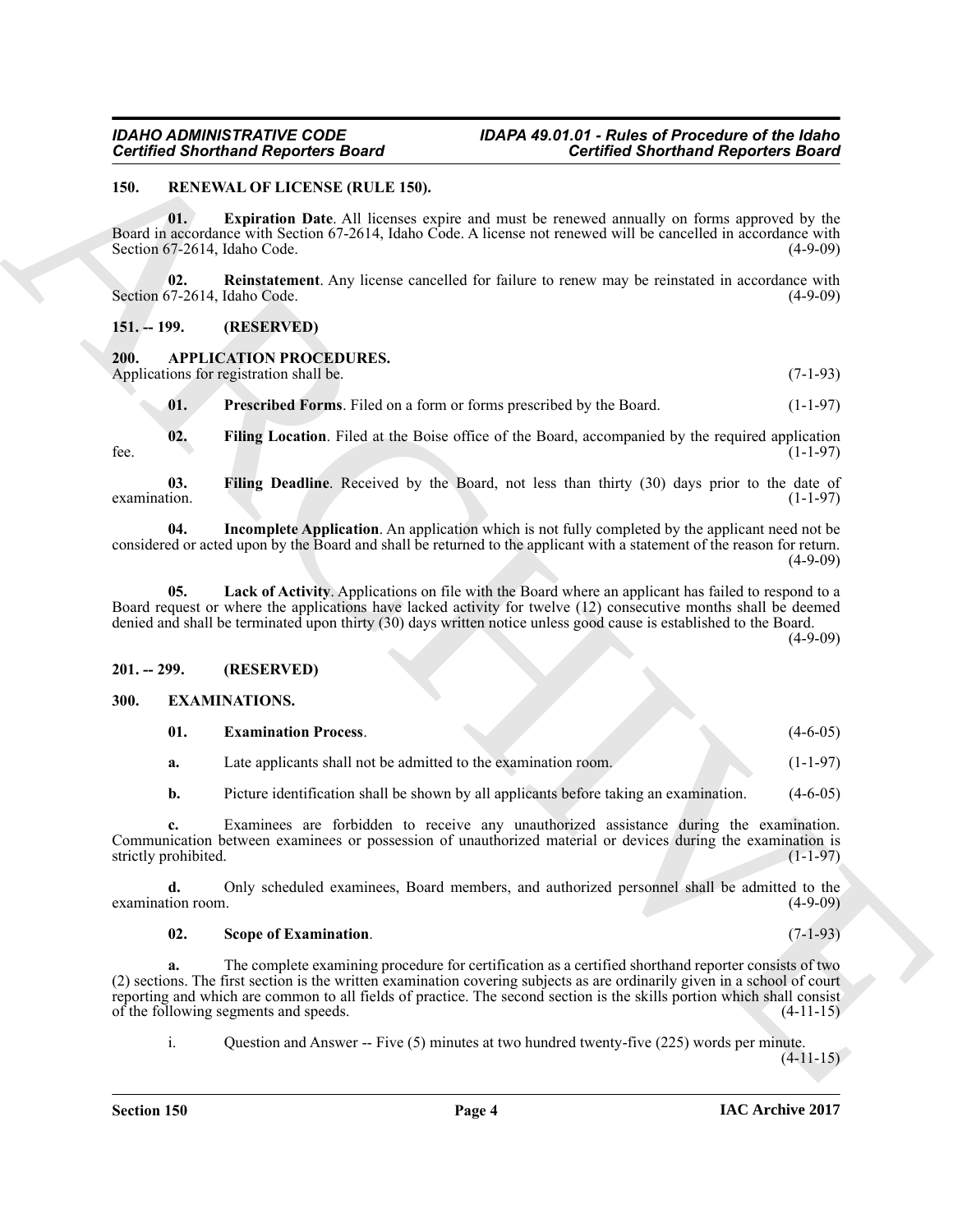ii. Jury Charge -- Five  $(5)$  minutes at two hundred  $(200)$  words per minute.  $(4-11-15)$ 

iii. Literary -- Five  $(5)$  minutes at one hundred eighty  $(180)$  words per minute.  $(4-11-15)$ 

iv. Density of Exam -- The syllabic content of the dictated exam shall be one point four (1.4). (7-1-93)

**b.** The examination is the same for all applicants. (7-1-93)

**c.** The examining committee, which shall consist of the three C.S.R. Board members, shall inform ts of the approximate time allowed for typing the skills portion of the examination. (1-1-97) applicants of the approximate time allowed for typing the skills portion of the examination.

**d.** The written examination and the three (3) skills segments can be passed individually for the Idaho examination.  $(4-11-15)$  $\alpha$  examination.  $(4-11-15)$ 

#### <span id="page-4-0"></span>**03. Grading**. (7-1-93)

**a.** Each applicant must attain a grade of seventy-five percent (75%) or above to pass the written tion and ninety-five percent (95%) or above in each segment to pass the skills portion. (4-11-15) examination and ninety-five percent  $(95%)$  or above in each segment to pass the skills portion.

**b.** Every applicant receiving a grade of less than seventy-five percent (75%) in the written examination shall be deemed to have failed such examination and shall have the application denied without prejudice.  $(1-1-97)$ 

**c.** Every applicant receiving a grade of less than ninety-five percent (95%) in each of the skills segments of the examination shall be deemed to have failed such examination and shall have the application denied without prejudice. (4-11-15) without prejudice.

**d.** An applicant failing either the written section, or the skills portion, and having filed a new application for examination, shall be required to take and pass within a two-year period only the section for which a failing grade was received.  $(1-1-97)$ failing grade was received.

#### <span id="page-4-1"></span>**04. Inspection of Examination**. (7-1-93)

**Contributed Shorthand Region for Board<br>
Lace - The Charmes at not handed a 200 method Shorthand Region for Board<br>
Lacence - Every 5 Summan at one handed a 200 method control at the control for C-1.1-13<br>
Lacence - Every 5 a.** An applicant who fails to obtain a passing grade in the skills portion may inspect his/her examination papers at such times and locations as may be designated by the Board. Inspection of such examination papers shall be permitted within a thirty (30) day period after receipt of notice by the applicant of his/her failure to pass the examination.

**b.** At the time of inspection no one other than the examinee or his/her attorney and a representative of d shall have access to such examination papers. (1-1-97) the Board shall have access to such examination papers.

#### <span id="page-4-2"></span>**05. Inspection Review**. (7-1-93)

**a.** Within thirty (30) days after the date notice of the results of the examination has been mailed to him/her, an applicant who was unsuccessful in the examination may petition the Board for a review of his/her examination papers. (1-1-97) examination papers.

**b.** The petition for review shall be made in writing stating the reason for such review and citing the tems against which the request is directed. (7-1-93) item or items against which the request is directed.

**c.** The Board shall, upon receiving such petition for review, conduct a hearing at the next scheduled eeting. (1-1-97) Board meeting.

<span id="page-4-3"></span>**06.** Retention of Examinations. The Board shall retain for at least six (6) months, all examination of notes submitted by applicants. (1-1-97) papers and notes submitted by applicants.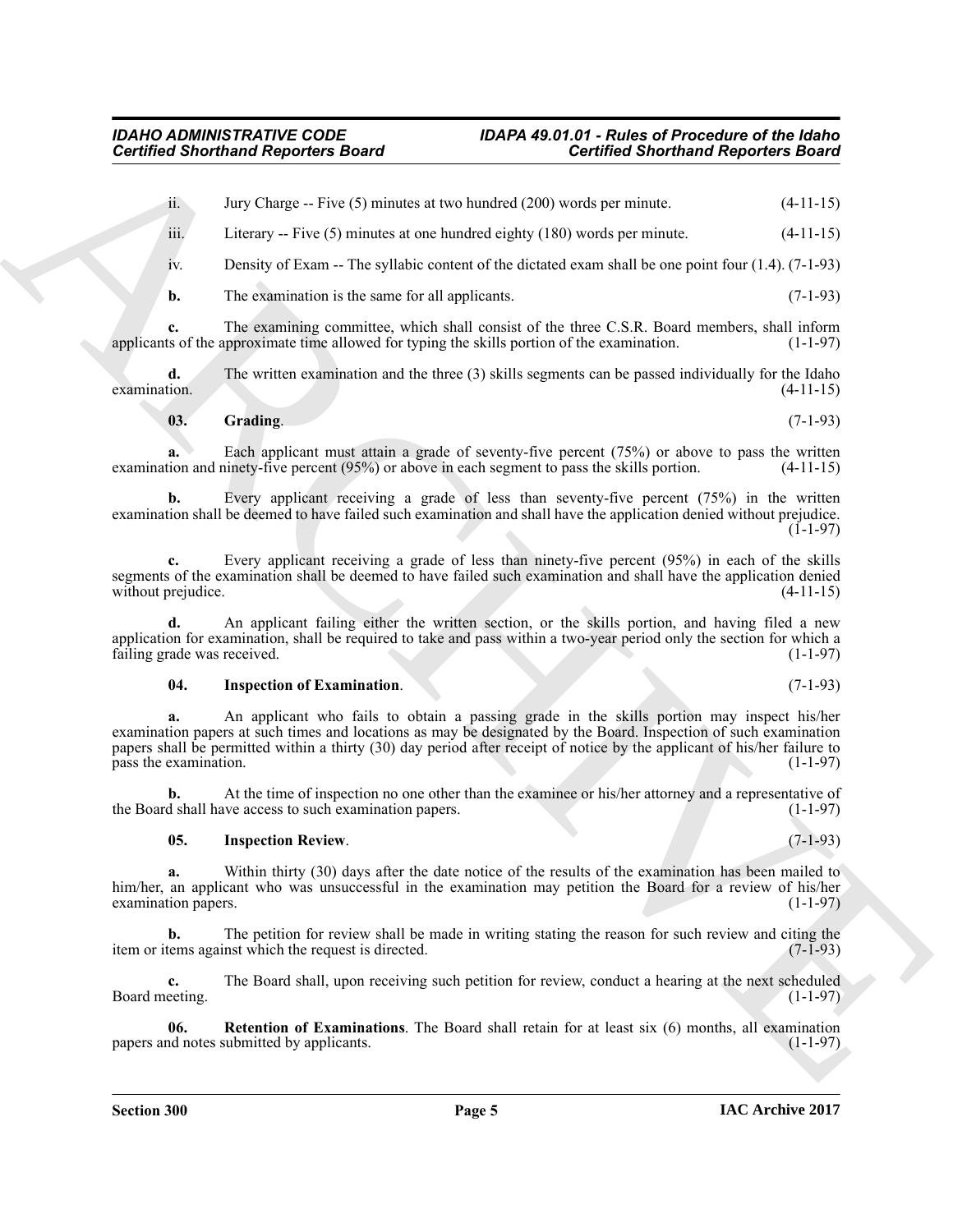#### <span id="page-5-0"></span>**301. -- 399. (RESERVED)**

#### <span id="page-5-1"></span>**400. TEMPORARY PERMIT.**

#### <span id="page-5-7"></span><span id="page-5-6"></span>**01. Eligibility**. (7-1-93)

**a.** Any one (1) or more of the following shall be considered as minimum evidence that the applicant is to hold a temporary permit: (4-11-15) qualified to hold a temporary permit:

i. Hold a Certificate of Merit Reporter (RMR) issued by the National Court Reporters Association (NCRA); (3-14-11) (NCRA); (3-14-11)

ii. Hold a Certificate of Registered Professional Reporter (RPR) issued by the National Court s Association (NCRA); (3-14-11) Reporters Association (NCRA);

iii. Hold a Certified Shorthand Reporter certificate, or its equivalent, in good standing from another  $\text{state}$ ; (4-11-15)

iv. Hold a diploma or certificate of completion of all requirements to graduate from a National Court Reporter Association (NCRA) approved school;

v. Has otherwise demonstrated his/her proficiency by a certificate from an agency from another state.  $(1-1-97)$ 

**b.** The applicant shall in addition: (7-1-93)

i. Have graduated from an accredited high school, or have had an equivalent education. (7-1-93)

ii. Be of good moral character, and have filed a complete application with the Board, accompanied by the required fees, as set forth in these rules.

**02. Permit**. All temporary permits shall be issued for a period of one (1) year and may be renewable gle additional year if, before the permit expires, the permit holder: (4-11-15) for a single additional year if, before the permit expires, the permit holder:

<span id="page-5-8"></span>**a.** Submits a written renewal request to the Board; (3-14-11)

Government Counterior Charges and Counterior Charges and Counterior Charges and Counterior Charges and Counterior Charges and Counterior Charges and Counterior Charges and Charges and Charges and Charges and Charges and C **b.** Establishes that they have passed at least one (1) skills segment of the Idaho Certified Shorthand Reporter Examination, the Registered Professional Reporter Examination (RPR), or the Registered Merit Reporter Examination (RMR); and  $(4-11-15)$ 

<span id="page-5-5"></span>**c.** Pays the required fees as set forth in this Chapter. (3-14-11)

#### <span id="page-5-2"></span>**401. -- 499. (RESERVED)**

#### <span id="page-5-3"></span>**500. DISCIPLINARY PENALTY (RULE 500).**

Costs and fees. The Board may order anyone licensed under Title 54, Chapter 31, Idaho Code, who is found by the Board to be in violation of the provisions of Title 54, Chapter 31, Idaho Code, to pay the costs and fees incurred by the Board in the investigation or prosecution of the licensee. (4-9-09)

#### <span id="page-5-4"></span>**501. -- 999. (RESERVED)**